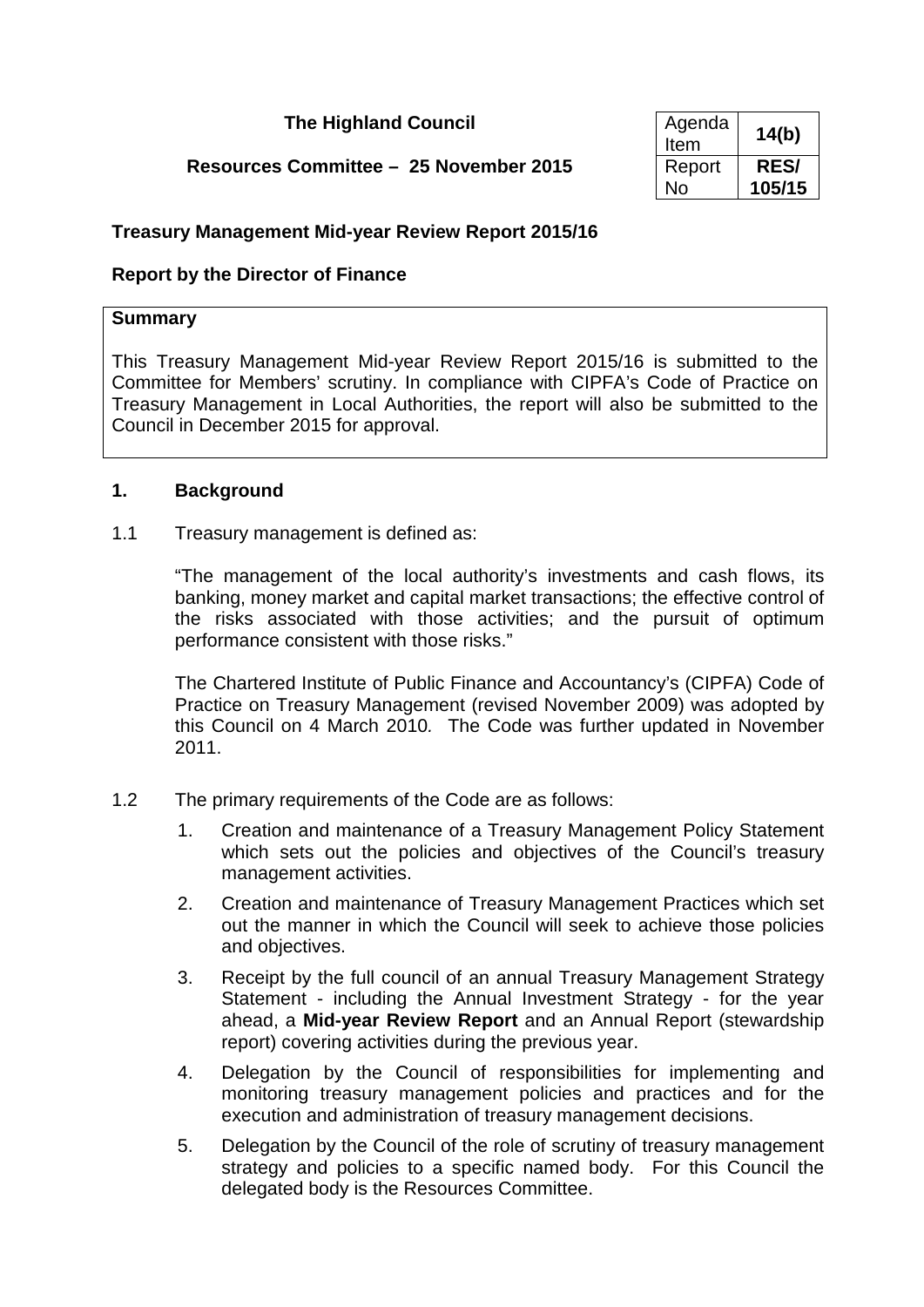- 1.3 This Mid-year Review Report has been prepared in compliance with CIPFA's Code of Practice, and covers the following:
	- An economic update for the first six months of 2015/16, provided by the Council's Treasury Advisers, Capita;
	- A review of the Treasury Management Strategy Statement and Annual Investment Strategy;
	- The Council's capital expenditure (prudential indicators);
	- A review of the Council's investment portfolio for 2015/16;
	- A review of the Council's borrowing strategy for 2015/16;
	- A review of any debt rescheduling undertaken during 2015/16;
	- A review of compliance with Treasury and Prudential Limits for 2015/16.

## **2. Economic update (provided by Capita, Treasury Advisers to the Council)**

- 2.1 The Council has appointed Capita as treasury adviser to the Council and part of their service is to assist the Council to formulate a view on interest rates. **Appendix 2** provides an economic update from Capita.
- 2.2 Capita Asset Services undertook a review of its interest rate forecasts on 11 August. Later in August, fears around the slowdown in China and Japan caused major volatility in equities and bonds and sparked a flight from equities into safe havens like gilts and so caused PWLB rates to fall. However, there is much volatility in rates as news ebbs and flows in negative or positive ways and news in September in respect of Volkswagen, and other corporates, has compounded downward pressure on equity prices. This latest forecast includes a first increase in Bank Rate in quarter 2 of 2016.

|                            | <b>Dec</b><br>15 | Mar<br>16 | Jun<br>16 | <b>Sept</b><br>16 | <b>Dec</b><br>16 | Mar<br>17 | Jun<br>17 | Sep<br>17 | <b>Dec</b><br>17 | Mar<br>18 |
|----------------------------|------------------|-----------|-----------|-------------------|------------------|-----------|-----------|-----------|------------------|-----------|
| <b>BANK</b><br><b>RATE</b> | 0.50             | 0.50      | 0.75      | 0.75              | 1.00             | 1.00      | 1.25      | 1.50      | 1.50             | 1.75      |
| 5yr PWLB                   | 2.40             | 2.50      | 2.60      | 2.80              | 2.90             | 3.00      | 3.10      | 3.20      | 3.30             | 3.40      |
| 10yr PWLB                  | 3.00             | 3.20      | 3.30      | 3.40              | 3.50             | 3.70      | 3.80      | 3.90      | 4.00             | 4.10      |
| 25yr PWLB                  | 3.60             | 3.80      | 3.90      | 4.00              | 4.10             | 4.20      | 4.30      | 4.40      | 4.50             | 4.60      |
| 50yr PWLB                  | 3.60             | 3.80      | 3.90      | 4.00              | 4.10             | 4.20      | 4.30      | 4.40      | 4.50             | 4.60      |

The above Capita forecasts for PWLB rates incorporate the **PWLB certainty rate** which reduces PWLB borrowing rates by 0.20% for most local authorities. Highland is eligible for this rate reduction.

# **3. Treasury Management Strategy Statement and Annual Investment Strategy update**

3.1 The Treasury Management Strategy Statement (TMSS) for 2015/16 was approved by Council on 12 March 2015. The Council's Annual Investment Strategy, which is incorporated in the TMSS, outlines the Council's investment priorities as security of capital and liquidity.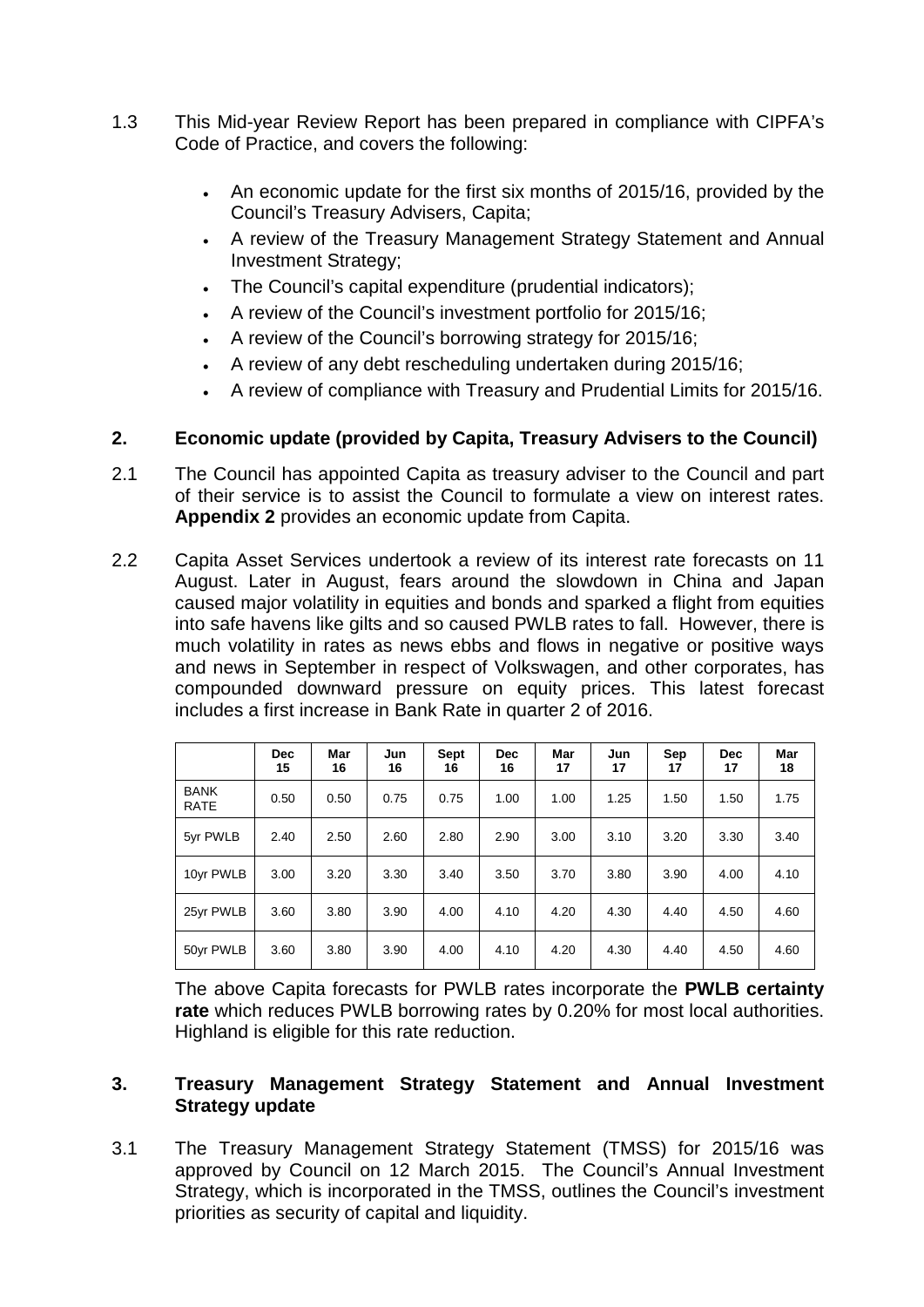- 3.2 There have been no policy changes to the TMSS since it was agreed in March.
- 3.3 The Council will also aim to achieve the optimum return (yield) on investments commensurate with the proper levels of security and liquidity. In the current economic climate longer term deals will only be entered into when attractive rates are available with counterparties of high creditworthiness which make longer term deals worthwhile and within the risk parameters set by this Council. The Council will only invest with highly credit rated financial institutions, using Capita's suggested creditworthiness approach, including sovereign credit rating and credit default swap (CDS) overlay information provided by Capita.
- 3.4 Borrowing rates continued to be historically low during the first six months of the 2015/16 financial year, and the Council benefits from the PWLB certainty rate discount 20bps off normal PWLB rates.
- 3.5 As outlined in the commentary at **Appendix 2**, there is still considerable uncertainty and volatility in the financial and banking market, both globally and in the UK. In this context, it is considered that the strategy approved on 12 March 2015 is still fit for purpose in the current economic climate.

### **4. Investment Portfolio 2015/16**

- 4.1 In line with the requirements of the Code, any cash deposits placed by the Council are described as investments. In accordance with the Code, it is the Council's priority to ensure security of capital and liquidity, and to obtain an appropriate level of return which is consistent with the Council's risk appetite.
- 4.2 The investment portfolio yield for the first six months of the year is an average rate of 0.56% against a benchmark (7 Day London Inter-bank Offer Rate – LIBID average) of 0.36%.
- 4.3 As illustrated in the economic update, investment rates available in the market are at a historical low point. The average level of funds available for investment purposes in the first six months of 2015/16 was £84.9m.These funds were available on a temporary basis, and the level of funds available was mainly dependent on the timing of Council Tax payments, receipt of grants and progress on the capital programme. The Council has £5m invested with RBS for 365 days at a rate of 0.88% which is within the £20m limit that can be invested for longer than 364 days, as set out in the TMSS.
- 4.4 In line with the investment strategy, the Council will only place deposits with counter-parties with a high-creditworthiness. The availability of such counterparties remains a challenge, and the returns and terms available in the market, mean that short-term investment returns remain low. To avoid use of the HM treasury debt management office, as a counterparty of last resort, given the low returns available, the Council continues to use 2 Money Market Funds (MMFs), which are AAA rated, and permitted in the Council's investment strategy.
- 4.5 From August 2014 onwards, the Council placed certificates of deposits with Standard Chartered and Royal Bank of Scotland which are both UK registered banks. Certificates of deposit are a permitted investment in the TMSS and are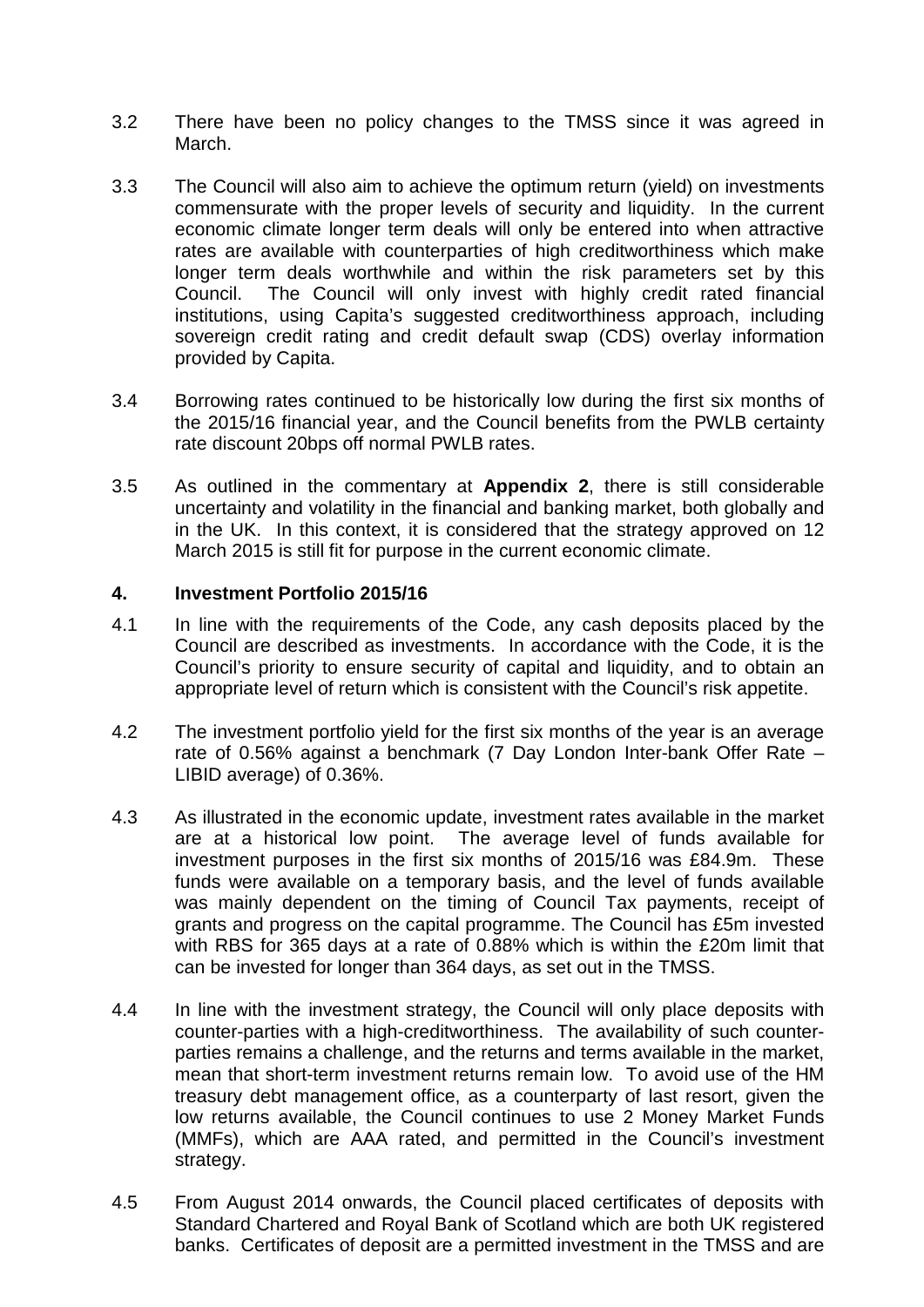similar to fixed term deposits but can be traded before the maturity date (the Council has no intention to trade before maturity). The use of certificates of deposit enables the Council to access counterparties which would not deal directly with the Council due to the low level of deposit amounts.

4.6 At its meeting on 12 March 2015, the Council approved a change to the Highland Council's list of counterparties to include non-UK Banks with high credit worthiness and based within countries with an AAA or AA+ rating. Following this approval, the Council started using Svenska Handelsbanken as a counter party.

## **5. New External Borrowing**

- 5.1 The Capital Financing Requirement (CFR) represents the accumulated net capital expenditure which the Council requires to fund by way of long term debt until the capital projects, comprising the CFR, are fully written off by way of annual loan charges to revenue accounts.
- 5.2 The balance of external and internal borrowing is generally driven by market conditions, and the need to take a balanced view of savings available from short term and internal borrowing, versus the mitigation of re-financing risk which can be achieved from longer-term borrowing, but at potentially higher cost.
- 5.3 The table below shows the estimated CFR at 31/03/16 and how it is expected to be funded by short term borrowing. All borrowing to date has been been on a short-term basis, or through internal borrowing. This has largely been driven by market conditions, favourably low short-term rates, and cash flows in the early part of the year.

| <b>Estimated Capital Financing Requirement (CFR) at</b><br>31/03/16 See appendix $1$ – indicator 2 | £1,014.2m  |
|----------------------------------------------------------------------------------------------------|------------|
| Less PPP                                                                                           | $-E122.0m$ |
| <b>Estimated CFR 31/03/16</b>                                                                      | £892.2m    |
|                                                                                                    |            |
| Long Term Debt 01/04/15                                                                            | £746.2m    |
| NHT borrowing 2015/16                                                                              | £3.7m      |
| Less repaid during 2015/16                                                                         | $-E21.7m$  |
| Long Term Debt 31/03/16                                                                            | £728.8m    |
| 2015/16 capital expenditure will be funded by short term borrowing                                 |            |
| Add estimated net borrowing for new capital expenditure in<br>2014/15                              | £107.1m    |
| Add Borrowing to replace maturing loans*                                                           | £20.7m     |
| Short Term Debt at 31/03/16                                                                        | £127.8m    |
| Total long term and short term debt 31/03/15                                                       | £856.6m    |
| Difference between CFR and borrowing $=$ Funding from                                              | £35.6m     |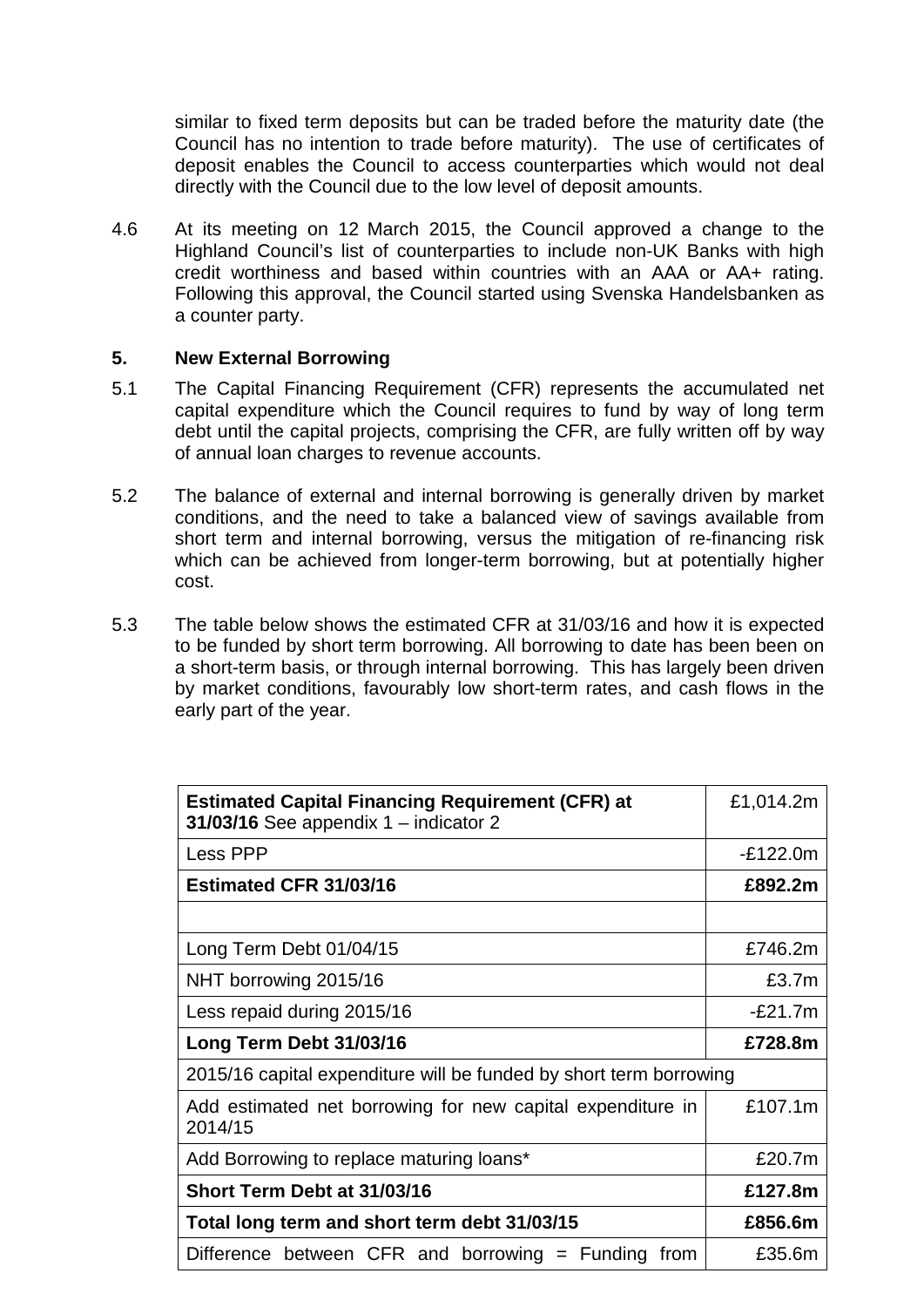| internal balances and cash flow |  |
|---------------------------------|--|
|                                 |  |

- \* Will not replace market loan for £1m that matured in August 2015.
- 5.4 Long Term borrowing rates have remained below Capita's central target rate for new external long term borrowing which was used for the loan charge budget.
- 5.5 The graph and table below shows the movement in PWLB rates for the first six months of the year incorporating the certainty rate. The general trend has been an overall decrease in interest rates for PWLB loans greater than 10 years and overall increase for shorter dated borrowing during the six months.



|             | 1 Year   | 5 Year   | 10 Year  | 25 Year  | 50 Year  |
|-------------|----------|----------|----------|----------|----------|
| Low         | 1.11%    | 1.82%    | 2.40%    | 3.06%    | 3.01%    |
| <b>Date</b> | 02/04/15 | 02/04/15 | 02/04/15 | 02/04/15 | 02/04/15 |
| <b>High</b> | $1.35\%$ | 2.35%    | 3.06%    | 3.66%    | 3.58%    |
| <b>Date</b> | 05/08/15 | 14/07/15 | 14/07/15 | 02/07/15 | 14/07/15 |
| Average     | 1.26%    | 2.12%    | 2.76%    | 3.39%    | 3.29%    |

- 5.6 It is anticipated that over the remainder of the financial year, new long-term borrowing will be only undertaken if rates are advantageous. However, markets remain volatile, and favourable short-term borrowing opportunities are likely to be available to the Council, and will be considered where appropriate. Overall, it is considered probable that the year-end out-turn will reflect borrowings achieved at rates lower than had been originally anticipated when budgets were set, and current revenue budget monitoring reflects a forecast underspend on the loan charge budget.
- 5.7 In consultation with Capita, the market situation is constantly monitored and borrowing strategies reviewed on a regular basis.

#### **6. Debt Rescheduling**

6.1 No debt rescheduling was undertaken during the first six months of 2015/16 due to breakage costs.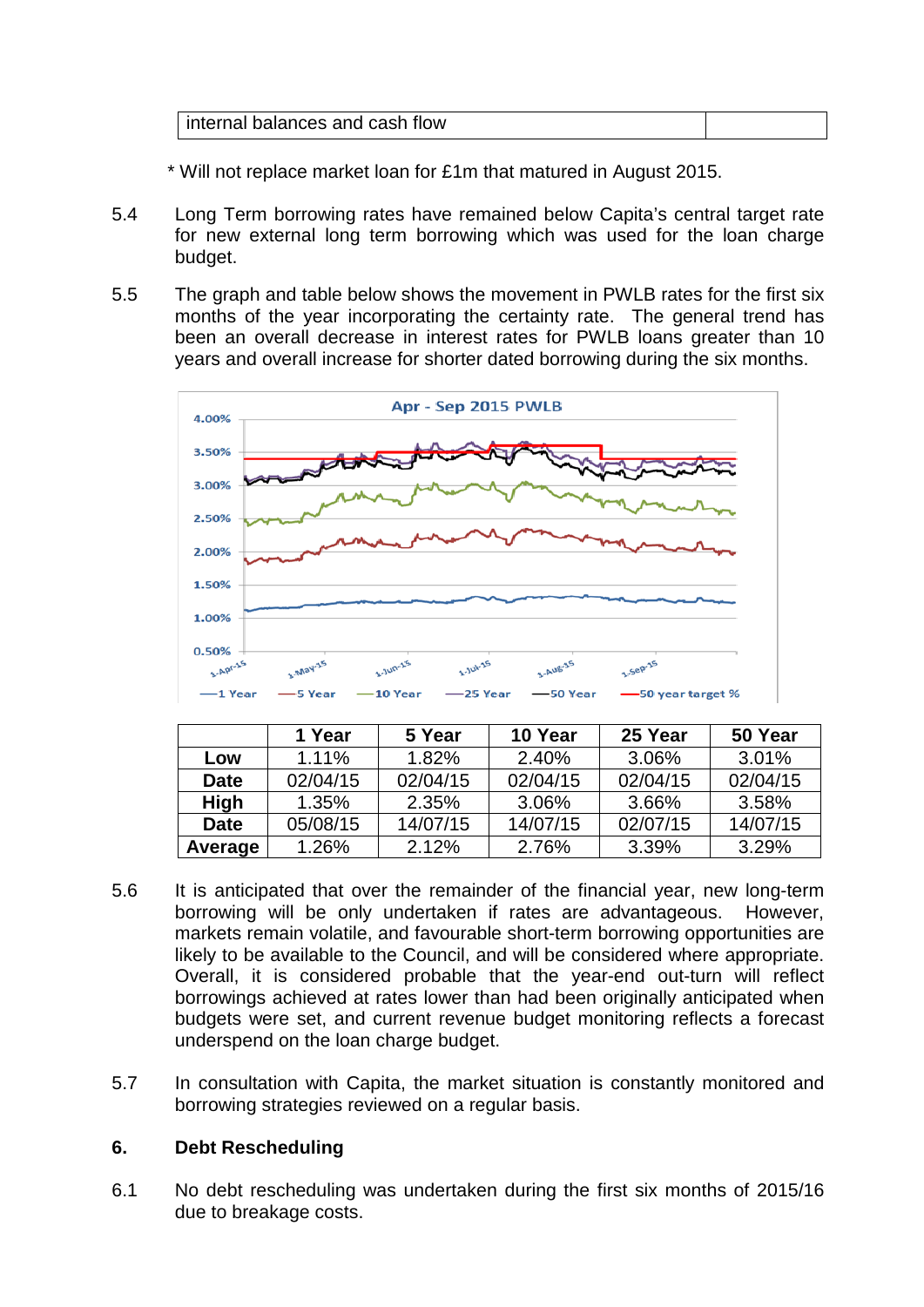# **7. Compliance with Treasury and Prudential Limits**

- 7.1 It is a statutory duty for the Council to determine and keep under review the "Affordable Capital Expenditure Limits". The Council's approved Treasury and Prudential Indicators (affordability limits) are outlined in the approved Treasury Management Strategy Statement (TMSS) agreed in March 2015.
- 7.2 During the financial year to date the Council has operated within the treasury limits and Prudential Indicators set out in the Council's TMSS and in compliance with the Council's Treasury Management Practices. The Prudential and Treasury Indicators are shown in **Appendix 1**, comparing the initial limits agreed for the year, and updated year-end forecasts.

## **8. Implications**

8.1 The resource implications are covered in the attached tables. There are no specific legal, risk, equality, climate change/Carbon Clever, Gaelic or rural implications relating to this report.

### **9. Recommendations**

Members are invited to scrutinise this Treasury Management Mid-year Review Report 2015/16.

Members are asked to note that, in compliance with CIPFA's Code of Practice on Treasury Management in Local Authorities, this report will also be submitted to Council for approval in December 2015.

| Designation:       | Director of Finance                                                  |
|--------------------|----------------------------------------------------------------------|
| Author:            | Catriona Stachan, Accountant                                         |
| Date:              | 12 November 2015                                                     |
| Background Papers: | Logotech Reports, Excel Loans Fund files and Oracle<br>Ledger prints |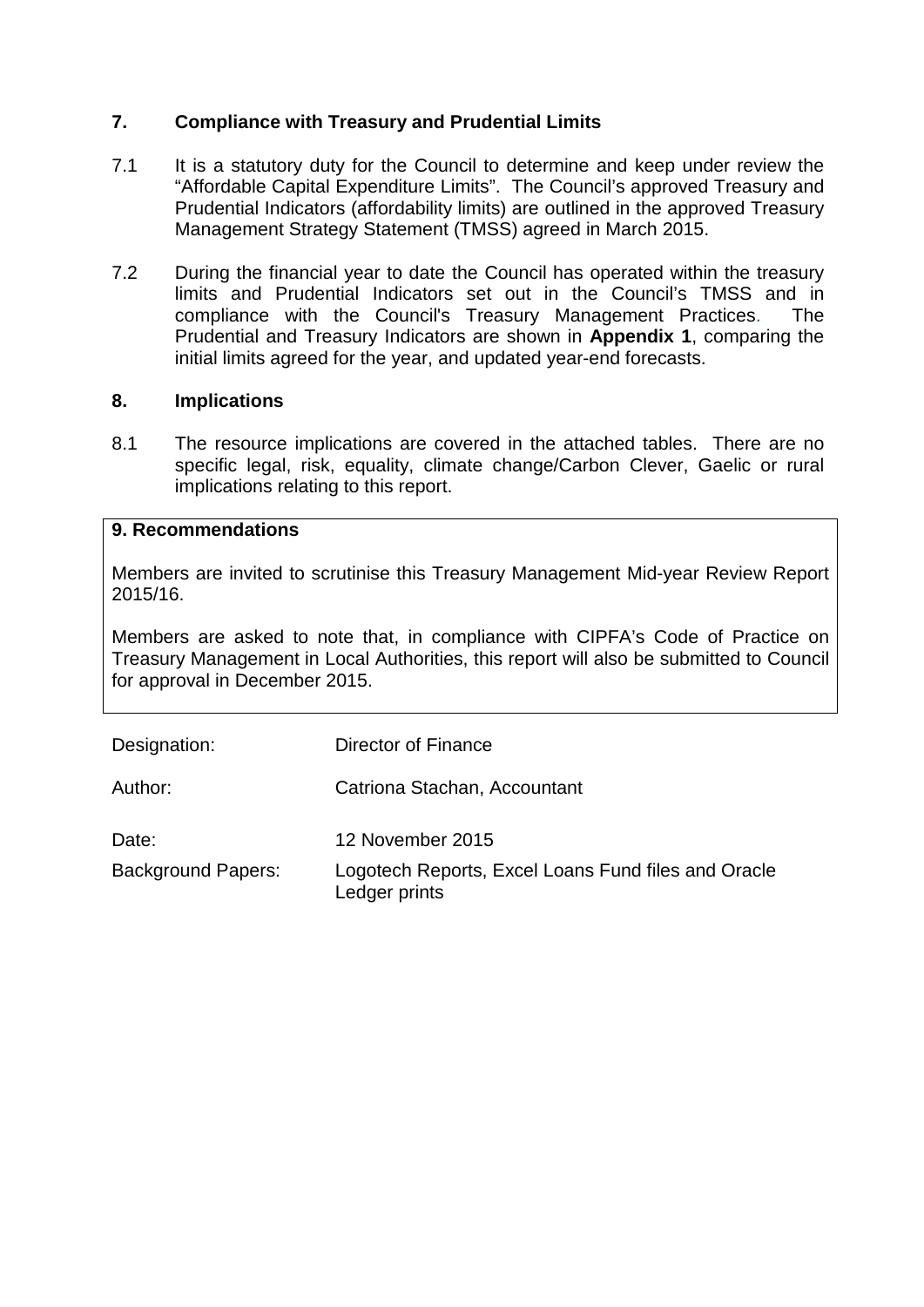# **Appendix 1**

### **Prudential and Treasury Indicators**

The original Prudential Indicators were agreed within the TMSS March 2015.

The Estimates of Capital Expenditure below in indicator 3 and 4 include expenditure in relation the National Housing Trust which is selffinancing, due to recovery of interest costs and under-writing of capital and interest guarantees by the Scottish Government.

# **Indicators for Affordability, Prudence and Capital Expenditure**

| <b>Prudential Indicator</b> |                                                 | 2015/16<br>Original | 2015/16<br><b>Revised</b> | <b>Explanation of Indicator</b>                                                             |
|-----------------------------|-------------------------------------------------|---------------------|---------------------------|---------------------------------------------------------------------------------------------|
|                             |                                                 | (Est March 15)      | <b>Estimate</b>           |                                                                                             |
| 1.                          | <b>Capital Expenditure</b>                      |                     |                           |                                                                                             |
|                             | <b>Estimates of Capital Expenditure (Gross)</b> |                     |                           |                                                                                             |
|                             | <b>General Fund including PPP</b>               | £113.3m             | £133.5m                   | Expressed in absolute terms rather than as a ratio, these                                   |
|                             | <b>Housing Revenue Account</b>                  | £39.7m              | £65.0m                    | show the overall levels of capital investment irrespective of<br>how they are being funded. |
|                             |                                                 | £153.0m             | £201.9m                   |                                                                                             |
|                             | <b>Income</b>                                   |                     |                           |                                                                                             |
|                             | <b>General Fund</b>                             | $-E42.9m$           | $-E38.5m$                 |                                                                                             |
|                             | <b>Housing Revenue Account</b>                  | $-E20.5m$           | $-E17.3m$                 |                                                                                             |
|                             |                                                 | £63.4m              | $-E55.8m$                 |                                                                                             |
|                             | <b>Net Capital Expenditure</b>                  |                     |                           |                                                                                             |
|                             | <b>General Fund including PPP</b>               | £70.4m              | £95.0m                    | Net capital expenditure is the borrowing or<br>funding                                      |
|                             | <b>Housing Revenue Account</b>                  | £19.2m              | £47.7m                    | requirement for new capital investment in each year.                                        |
|                             | <b>Total Net Capital Expenditure</b>            | £89.6m              | £142.7m                   |                                                                                             |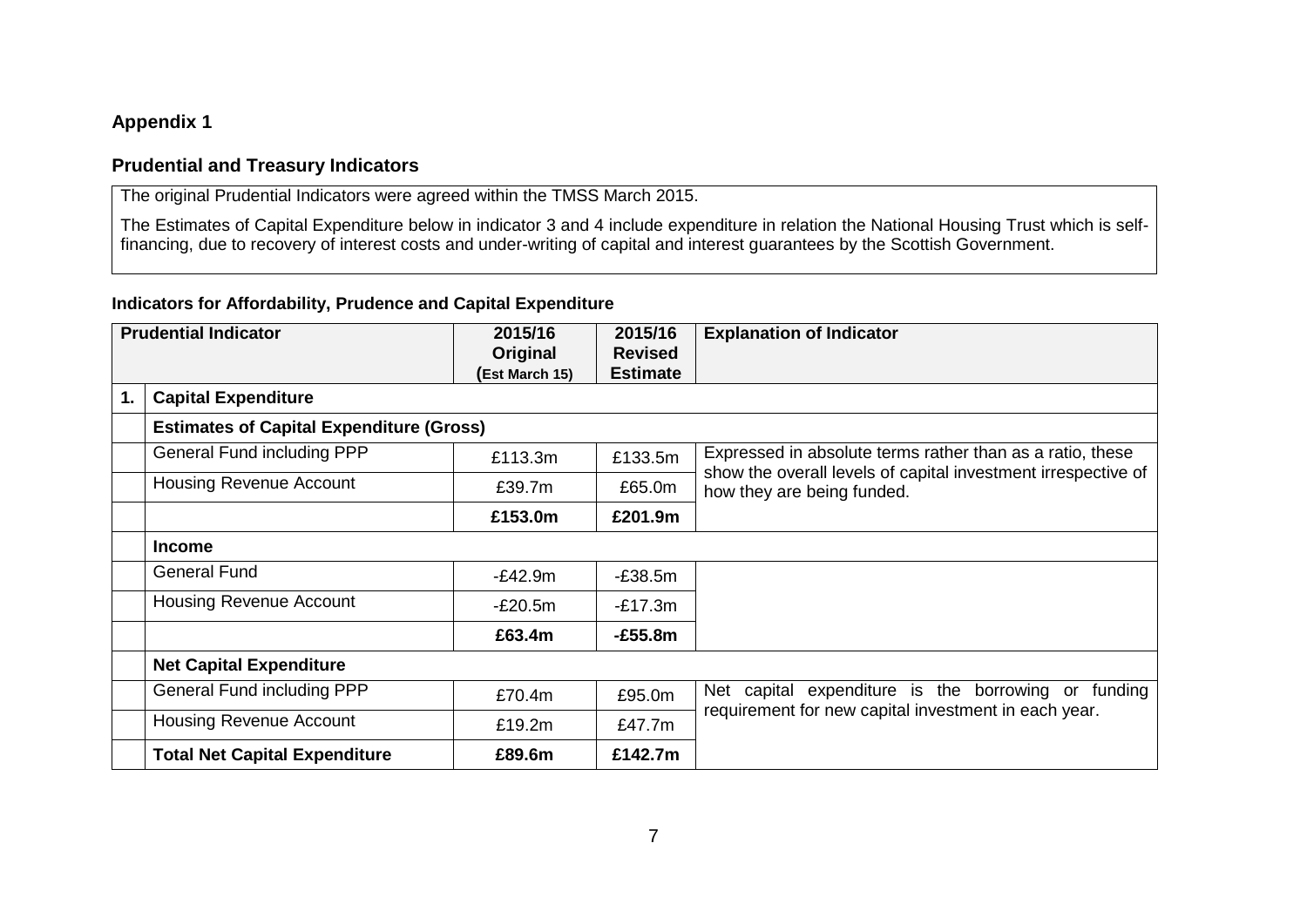|    | <b>Prudential Indicator</b>                                                 | 2015/16<br>Original  | 2015/16<br><b>Revised</b> | <b>Explanation of Indicator</b>                                                                                       |
|----|-----------------------------------------------------------------------------|----------------------|---------------------------|-----------------------------------------------------------------------------------------------------------------------|
|    |                                                                             | <b>Est March 15)</b> | <b>Estimate</b>           |                                                                                                                       |
|    | <b>Instalments</b>                                                          |                      |                           |                                                                                                                       |
|    | <b>General Fund including PPP</b>                                           | $-E29.7m$            | $-E28.2m$                 | The loan charge instalment is the amount by which the<br>debt outstanding is written off each year and is also called |
|    | <b>Housing Revenue Account</b>                                              | $-E7.9m$             | $-E7.4m$                  | the repayment of principal. The amount depends on the                                                                 |
|    |                                                                             | £37.6m               | £35.6m                    | period of write off for the loan and is calculated using an<br>annuity factor.                                        |
|    | <b>External Long Term Borrowing requirement for new capital expenditure</b> |                      |                           |                                                                                                                       |
|    | General Fund including PPP                                                  | £40.7m               | £66.8m                    |                                                                                                                       |
|    | <b>Housing Revenue Account</b>                                              | £11.3m               | £40.3m                    |                                                                                                                       |
|    |                                                                             | £52.0m               | £107.1m                   |                                                                                                                       |
| 2. | Capital Financing Requirement (CFR) as at 31/03/16                          |                      |                           |                                                                                                                       |
|    | <b>General Fund excluding PPP</b>                                           | £611.0m              | £624.5m                   | These indicators represent the level of the Council's                                                                 |
|    | <b>PPP</b>                                                                  | £122.0m              | £122.0m                   | underlying need to borrow or finance by other long-term<br>liabilities for a capital purpose. This includes past and  |
|    |                                                                             | £733.0m              | £746.5m                   | future borrowing or funding.                                                                                          |
|    | <b>Housing Revenue Account</b>                                              | £222.6m              | £245.5m                   |                                                                                                                       |
|    |                                                                             | £955.6m              | £992.0m                   |                                                                                                                       |
|    | <b>Joint Boards</b>                                                         | £22.2m               | £22.2m                    |                                                                                                                       |
|    | <b>Total (incl Joint Boards)</b>                                            | £977.8m              | £1,014.2m                 |                                                                                                                       |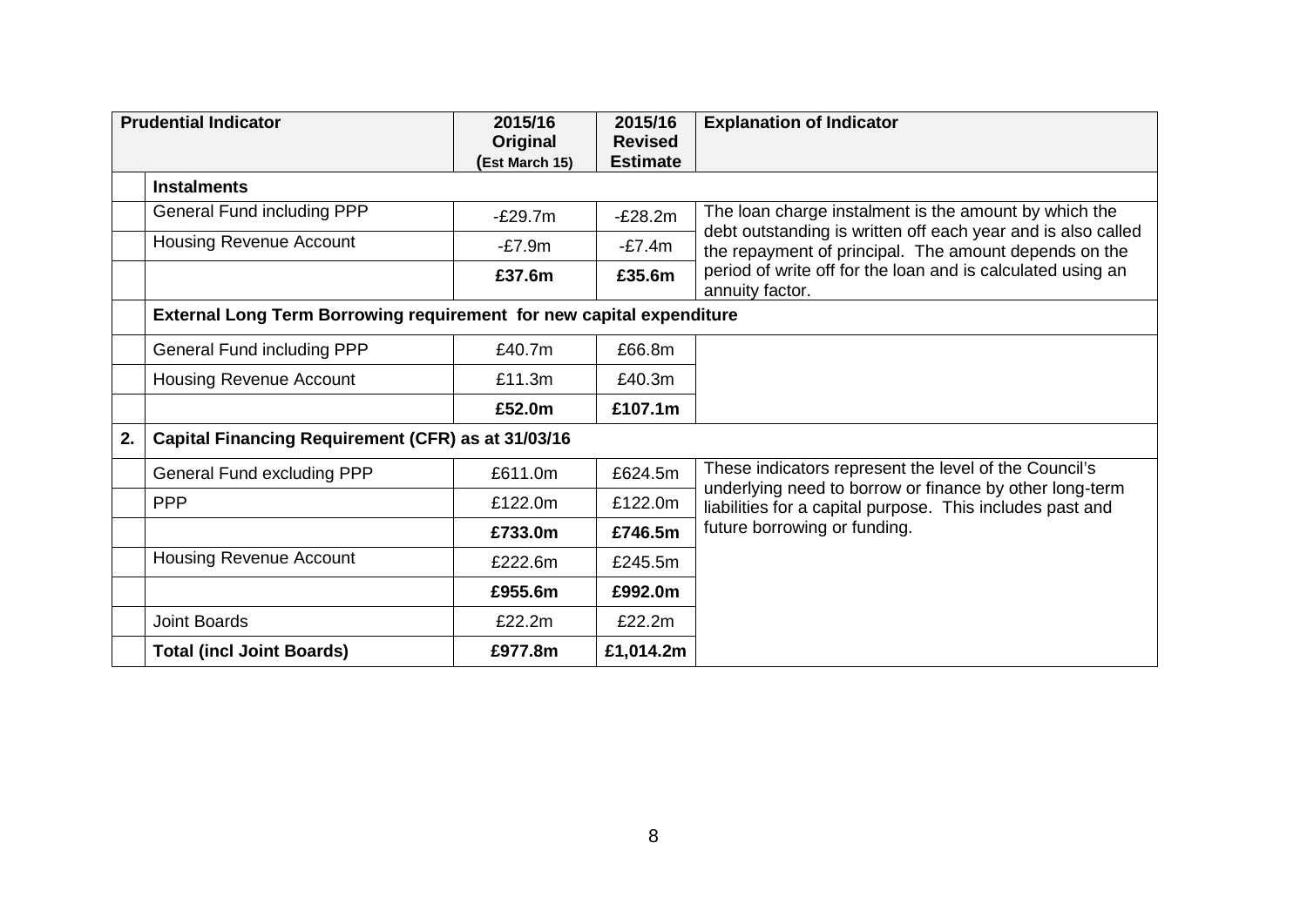| <b>Prudential Indicator</b> |                                           | 2015/16<br>Original | 2015/16<br><b>Revised</b> | <b>Explanation of Indicator</b>                                                                                              |
|-----------------------------|-------------------------------------------|---------------------|---------------------------|------------------------------------------------------------------------------------------------------------------------------|
|                             |                                           | (Est March 15)      | <b>Estimate</b>           |                                                                                                                              |
| 3.                          | Treasury Position as at 31/03/16          |                     |                           | This indicator shows the expected borrowing position, net of                                                                 |
|                             | Borrowing (long term)                     | £821.1m             | £748.9m                   | investments.                                                                                                                 |
|                             | Borrowing (short term)                    |                     | £107.1m                   |                                                                                                                              |
|                             | <b>Total borrowing</b>                    |                     | £856.0m                   |                                                                                                                              |
|                             | Other Long Term Liabilities               | £122.0m             | £122.0m                   |                                                                                                                              |
|                             | <b>Total Debt</b>                         | £943.1m             | £978.0m                   |                                                                                                                              |
|                             | Investments                               | $-E50.0m$           | $-E50.0m$                 |                                                                                                                              |
|                             | <b>Net Borrowing</b>                      | £893.1m             | £928.0m                   |                                                                                                                              |
| 4                           | <b>Authorised Limit for Borrowing</b>     |                     |                           | These indicators identify 2 limits in relation to the Council's<br>total external debt. The Authorised Limit is the maximum  |
|                             | <b>Borrowing</b>                          | £924.3m             | £924.3m                   | level of external borrowing which should not be exceeded.                                                                    |
|                             | Other Long Term Liabilities               | £122.0m             | £122.0m                   | The limit is linked to the estimated level of borrowing<br>assumed in the Capital Programmes.<br>An Operational              |
| 5.                          | <b>Operational Boundary for Borrowing</b> |                     |                           | Boundary is also required which represents the Director of                                                                   |
|                             | <b>Borrowing</b>                          | £907.1m             | £907.1m                   | Finance's estimate of the day to day limit for the Treasury<br>Management activity based on the most likely i.e. prudent but |
|                             | Other Long Term Liabilities               | £122.0m             | £122.0m                   | not worst case scenario.                                                                                                     |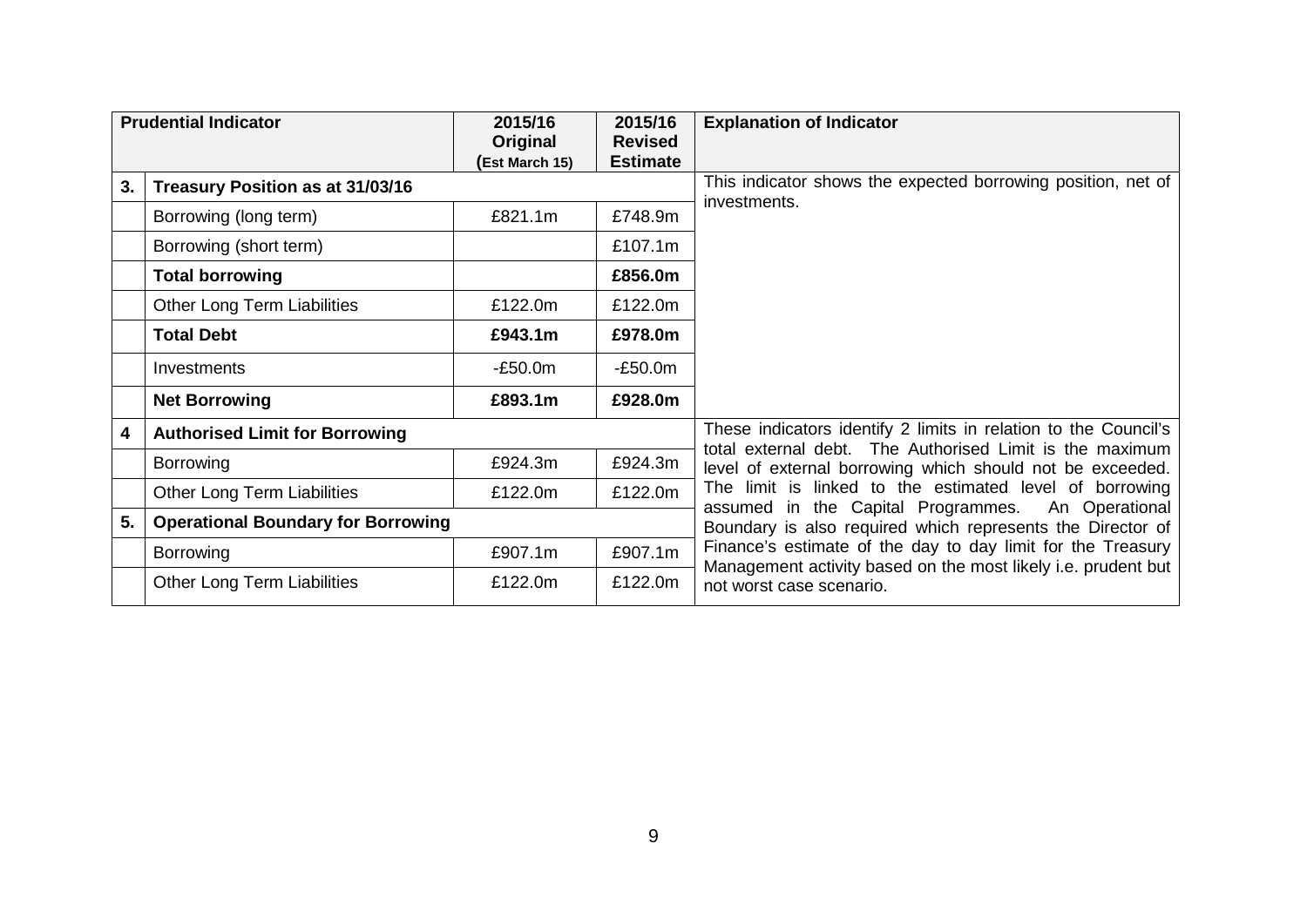|                  | <b>Prudential Indicator</b>                                                                                                                | 2015/16<br>Original | 2015/16<br><b>Revised</b>                              | <b>Explanation of Indicator</b>                                                                                                                                                                                                                                                                   |
|------------------|--------------------------------------------------------------------------------------------------------------------------------------------|---------------------|--------------------------------------------------------|---------------------------------------------------------------------------------------------------------------------------------------------------------------------------------------------------------------------------------------------------------------------------------------------------|
|                  |                                                                                                                                            | (Est March 15)      | <b>Estimate</b>                                        |                                                                                                                                                                                                                                                                                                   |
| 6.               | Ratio of financing costs to net revenue stream                                                                                             |                     |                                                        | These indicators show the capital financing costs (interest                                                                                                                                                                                                                                       |
|                  | General Fund including PPP                                                                                                                 | 13.0%               | 12.2%                                                  | charges, the provision for the repayment of debt and the<br>financing of PPP outstanding capital investment liability) as a                                                                                                                                                                       |
|                  | <b>Housing Revenue Account</b>                                                                                                             | 33.8%               | 35.0%                                                  | percentage of government grant (revenue), Council Tax,<br>Rents and other income.                                                                                                                                                                                                                 |
|                  |                                                                                                                                            |                     |                                                        | This allows the authority to track how much of its annual<br>income is needed to pay for its capital investment plans and<br>outstanding funding liabilities compared to its day to day<br>running costs. For this mid-year report no significant<br>variance from original estimates is assumed. |
| $\overline{7}$ . | <b>Estimates of the Incremental</b><br>impact of capital investment<br>decisions on the B and D Council tax                                | £56.32              | £27.66                                                 | These indicators demonstrate the notional impact of varying<br>new capital investment expressed as a cost on the Band D<br><b>Council Tax and Rents.</b>                                                                                                                                          |
| 8.               | <b>Estimates of the Incremental</b>                                                                                                        | £114.03             | £79.20                                                 | These are notional rather than actual increases in Council                                                                                                                                                                                                                                        |
|                  | impact of capital investment<br>decisions on the housing rent levels<br>(Weekly figures based on a 48 week<br>year are shown in brackets). | (E2.38)             | (E1.65)                                                | Tax and rent, as the Council has or will utilise savings and<br>other measures to fund its capital plans, to minimise the<br>impact on tax and rent levels. For this mid-year report no<br>significant variance from original estimates is assumed.                                               |
| 9.               | Interest rate exposures of debt net of investments                                                                                         |                     | Interest rate exposures of debt net of investments are |                                                                                                                                                                                                                                                                                                   |
|                  | Upper Limit (Fixed)                                                                                                                        | £865.1m             | £865.1m                                                | required to be set in compliance with the Code. This limits<br>the Council's exposure to both fixed and variable interest rate<br>movements as part of the overall risk management strategy<br>for Treasury Management activities. It promotes a prudent                                          |
|                  | Upper Limit (Variable)                                                                                                                     | £302.8m             | £302.8m                                                | strategy aimed to avoid the adverse effects of fluctuating<br>interest rates. The limits are based on estimates of net<br>capital advances outstanding.                                                                                                                                           |

In addition to the above the Council is required as a Prudential Indicator to comply with the following which is in the body of the report:

- Adopt the CIPFA Code of Practice.
- Ensure that over the medium term borrowing will only be for a capital purpose (i.e. net external borrowing is less than the CFR).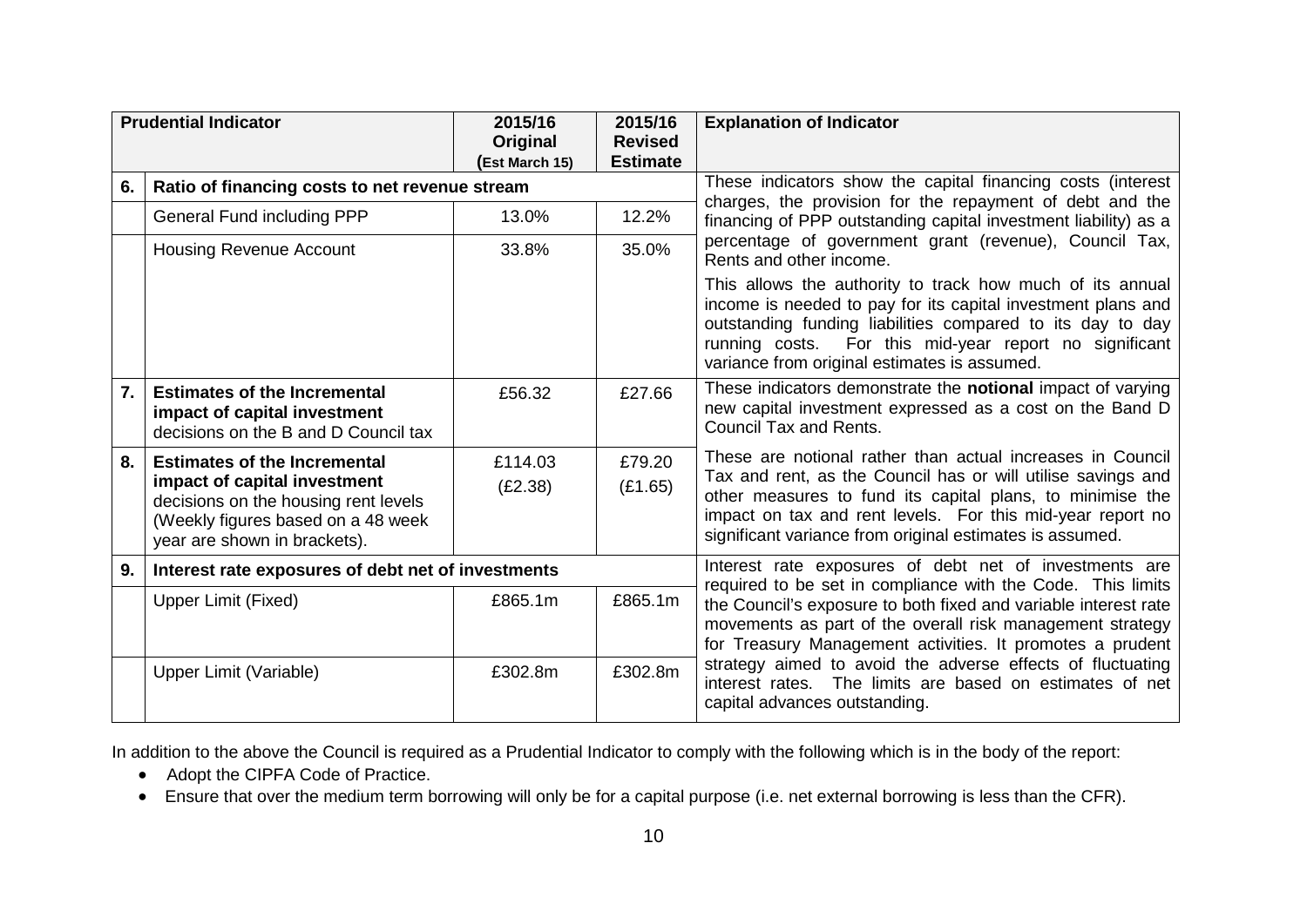### **Appendix 2**

# **Economic update (provided by Capita, Treasury Advisers to the Council)**

## **Global economy**

# **U.K.**

UK GDP growth rates in 2013 of 2.2% and 2.9% in 2014 were the strongest growth rates of any G7 country; the 2014 growth rate was also the strongest UK rate since 2006 and the 2015 growth rate is likely to be a leading rate in the G7 again, possibly being equal to that of the US. However, quarter 1 of 2015 was weak at +0.4% (+2.9% y/y) though there was a rebound in quarter 2 to +0.7% (+2.4% y/y). Growth is expected to weaken marginally to about +0.5% in quarter 3 as the economy faces headwinds for exporters from the appreciation of Sterling against the Euro and weak growth in the EU, China and emerging markets, plus the dampening effect of the Government's continuing austerity programme, although the pace of reductions was eased in the May Budget.

Despite these headwinds, the Bank of England is forecasting growth to remain around 2.4 – 2.8% over the next three years, driven mainly by strong consumer demand as the squeeze on the disposable incomes of consumers has been reversed by a recovery in wage inflation at the same time that CPI inflation has fallen to, or near to, zero over the last quarter. Investment expenditure is also expected to support growth.

The August Bank of England Inflation Report forecast was notably subdued with inflation barely getting back up to the 2% target within the 2-3 year time horizon. However, with the price of oil taking a fresh downward direction and Iran expected to soon rejoin the world oil market after the impending lifting of sanctions, there could be several more months of low inflation still to come, especially as world commodity prices have generally been depressed by the Chinese economic downturn.

There are therefore considerable risks around whether inflation will rise in the near future as strongly as previously expected; this will make it more difficult for the central banks of both the US and the UK to raise rates as soon as had previously been expected, especially given the recent major concerns around the slowdown in Chinese growth, the knock on impact on the earnings of emerging countries from falling oil and commodity prices, and the volatility we have seen in equity and bond markets in 2015 so far, which could potentially spill over to impact the real economies rather than just financial markets.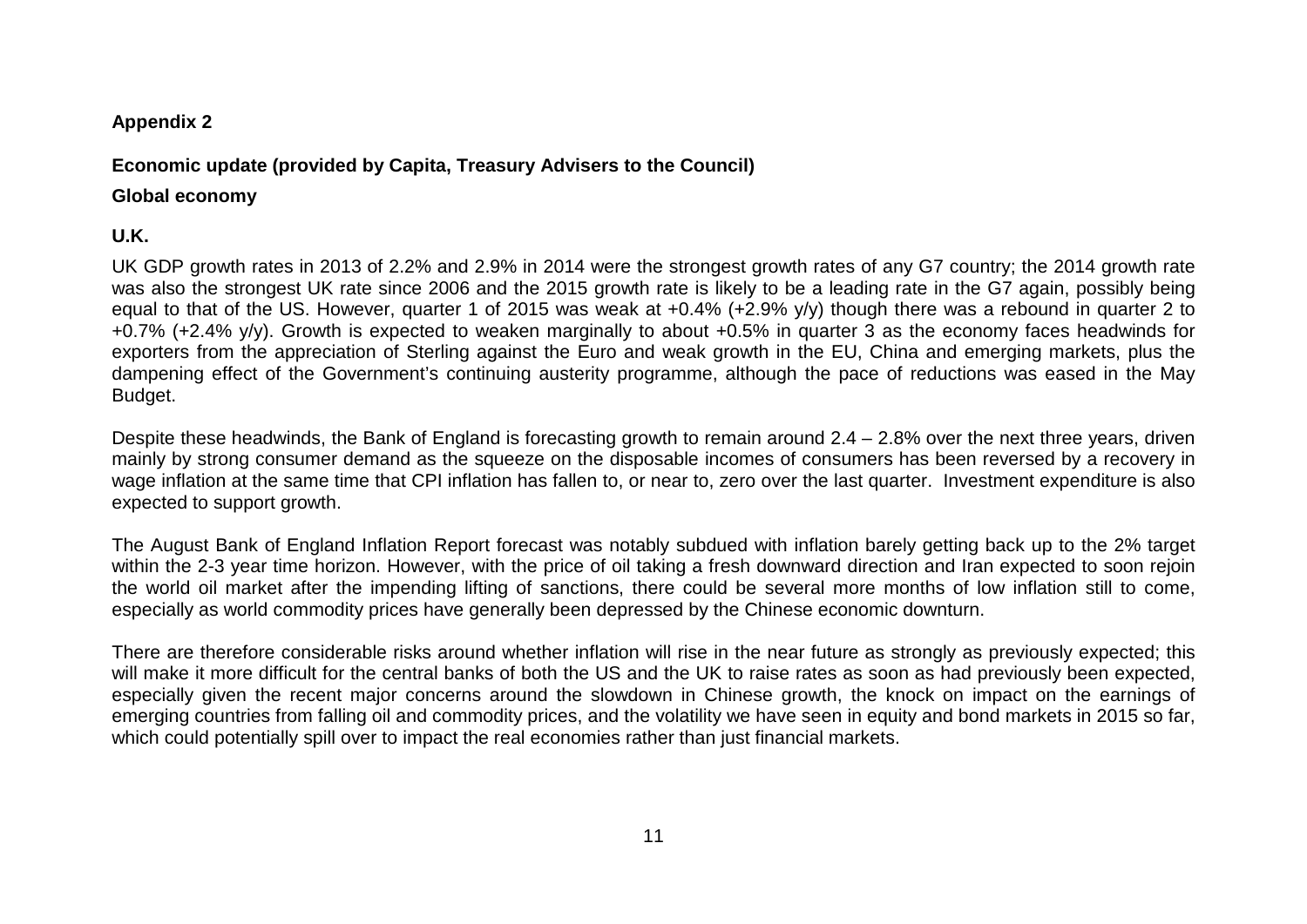# **U.S.**

The American economy has made a strong comeback after a weak first quarter's growth at +0.6% (annualised), to grow by no less than 3.9% in quarter 2 of 2015. While there had been confident expectations during the summer that the Fed. could start increasing rates at its meeting on 17 September, or if not by the end of 2015, the recent downbeat news about Chinese and Japanese growth and the knock on impact on emerging countries that are major suppliers of commodities, was cited as the main reason for the Fed's decision to pull back from making that start. This has led to a reappraisal of the likelihood of any increase occurring in 2015 with early 2016 now being widely regarded as being more likely.

#### **Eurozone**

In the Eurozone, the ECB fired its big bazooka in January 2015 in unleashing a massive €1.1 trillion programme of quantitative easing to buy up high credit quality government and other debt of selected EZ countries. This programme of €60bn of monthly purchases started in March 2015 and it is intended to run initially to September 2016. This already appears to have had a positive effect in helping a recovery in consumer and business confidence and a start to a significant improvement in economic growth. GDP growth rose to 0.5% in quarter 1 2015 (1.0% y/y) but came in at +0.4% (+1.5% y/y) in quarter 2 and looks as if it may maintain this pace in quarter 3. However, the recent downbeat Chinese and Japanese news has raised questions as to whether the ECB will need to boost its QE programme if it is to succeed in significantly improving growth in the EZ and getting inflation up from the current level of around zero to its target of 2%.

#### **China and Japan**

Japan is causing considerable concern as the increase in sales tax in April 2014 has suppressed consumer expenditure and growth. In Q2 2015 growth was -1.6% (annualised) after a short burst of strong growth of 4.5% in Q1. During 2015, Japan has been hit hard by the downturn in China. This does not bode well for Japan as the Abe government has already fired its first two arrows to try to stimulate recovery and a rise in inflation from near zero, but has dithered about firing the third, deregulation of protected and inefficient areas of the economy, due to political lobbies which have traditionally been supporters of Abe's party.

As for China, the Government has been very active during 2015 in implementing several stimulus measures to try to ensure the economy hits the growth target of 7% for the current year and to bring some stability after the major fall in the onshore Chinese stock market. Many commentators are concerned that recent growth figures around that figure, could have been massaged to hide a downturn to a lower growth figure. There are also major concerns as to the creditworthiness of much bank lending to corporates and local government during the post 2008 credit expansion period and whether the bursting of a bubble in housing prices is